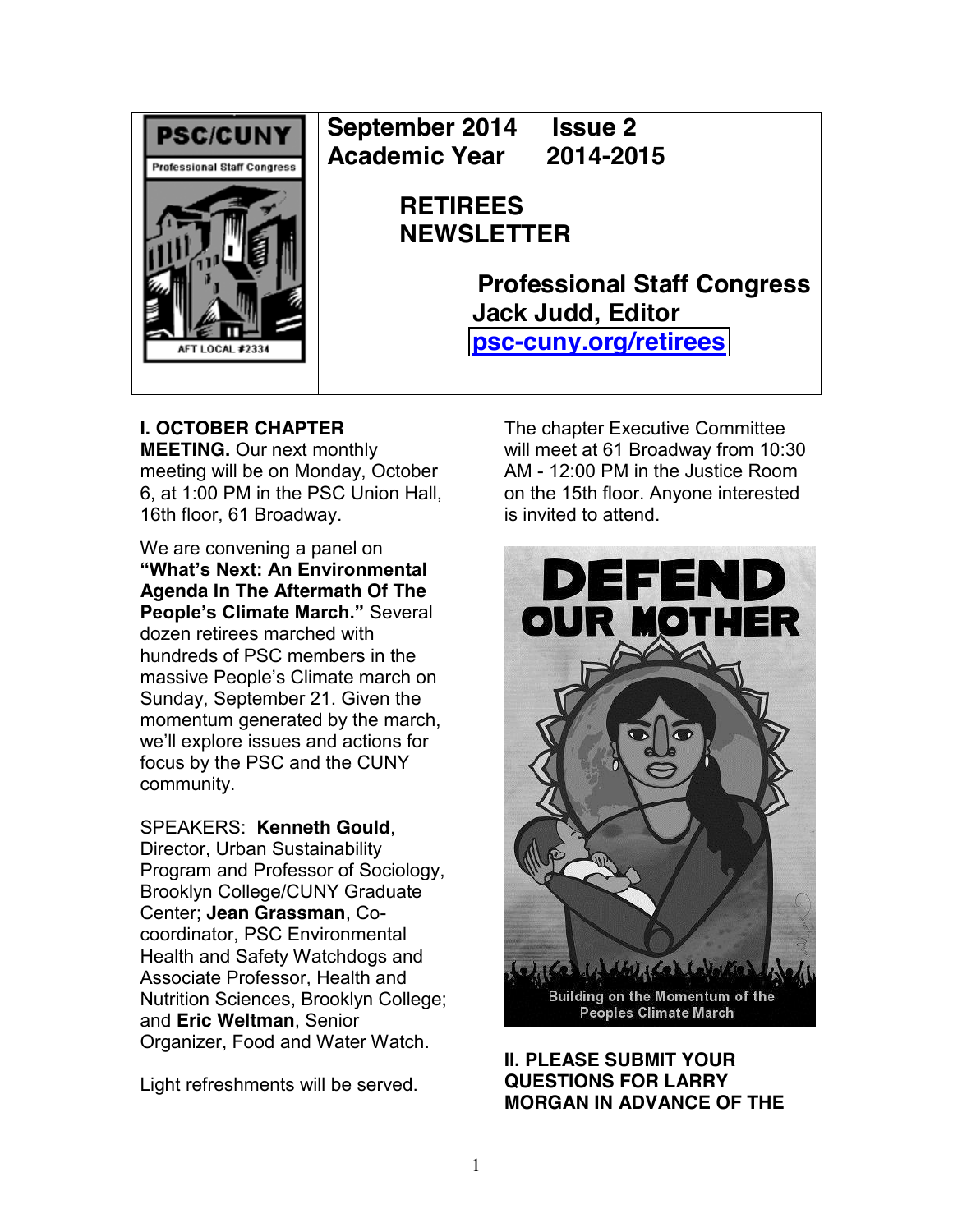## **NOVEMBER MEETING.** At the

November 3 session, our guest speaker will be Dr. Oliver Fein, president of Physicians for a National Health Program. He will speak on "The Prospects and Pitfalls for Single Payer Health Care."

At that meeting we will also have Larry Morgan, executive director of the PSC-CUNY Welfare Fund, who will address current issues related to the Welfare Fund. Your part in this equation is to provide general policy questions, which he'll be glad to answer. Private issues may be handled in individual consultations. We would like to receive your Welfare Fund-related questions in advance. Please send them to this newsletter's editor at: [mailto:jjudd18@optonline.net.](mailto:jjudd18@optonline.net)

**III. REPORT ON THE SEPTEMBER CHAPTER MEETING**. *The following summary was provided by Joel Berger, the Chapter's Vice-Chairman.*

**Asserting An Agenda For This Year While Reflecting On The Past Year:** In her annual State of the Union Address to the Retirees Chapter, Barbara Bowen, president of the PSC, began by recalling her address at the chapter's first meeting last year. On that occasion, she reported on the continuing effort to include adjunct faculty in the New York City health insurance program. Now, after a 14-year struggle, CUNY has taken responsibility for providing eligible adjuncts with health insurance coverage through the City's Health Benefits Program. The change took effect October 1, 2014,

for eligible adjuncts who had completed enrollment forms for coverage under the plan.

Barbara reminded the chapter, "That is not just an adjunct issue. That is a retiree issue because we are all in the same Welfare Fund together. The fiscal health of the Welfare Fund depended, in part, on getting that problem solved." Persistent efforts by the PSC and its membership  $$ especially the September 2011 demonstration at Baruch, outside a meeting of the Board of Trustees  $$ succeeded in bringing CUNY, the City, the State, and the union together to achieve "stable health insurance for adjuncts and newfound stability for the Welfare Fund," Barbara said. "That's one big thing done this year," she added. "We've also made progress on the contract."



*The September Clarion focused on the contract negotiations.*

All 152 city labor contracts had expired when Mayor de Blasio took office. Mayor Bloomberg's hard line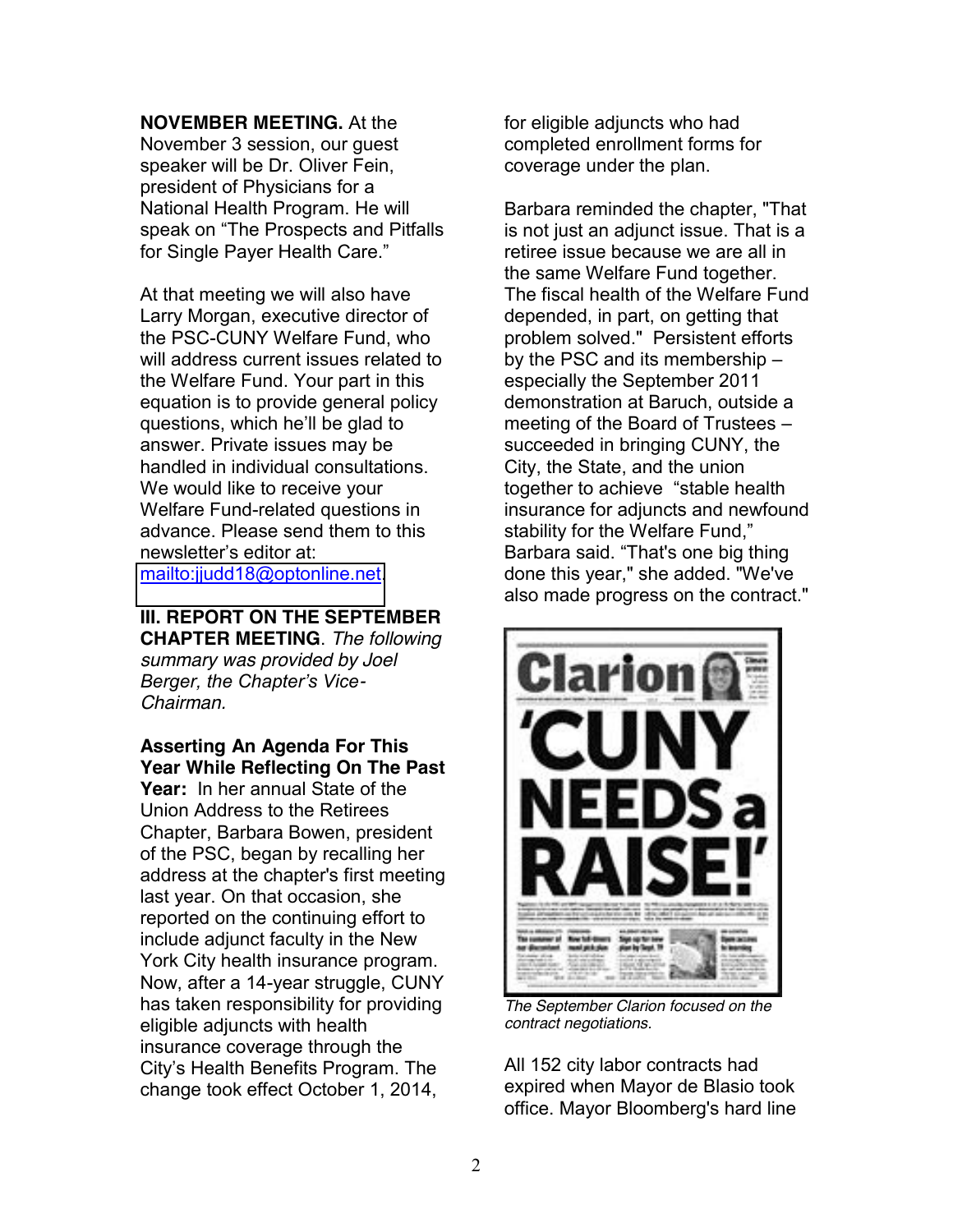against raises was totally unacceptable to the unions. Today, many contracts have been settled. "Now there is momentum to get more settled," Barbara reported, and the PSC has been engaged in intense talks with CUNY management.

A vital concern of retirees is payments to the Welfare Fund. The parity of benefits to both active and retired faculty is something "we have fought very hard for" over the years, Barbara asserted. There is no money offer on the table at this time, but the PSC is fighting for both increases in salary and full retroactivity.

Last year's meeting came on the eve of the Democratic Party primary election for mayor, and Barbara reminded the chapter that the PSC was the first public-sector union to endorse de Blasio, and one of the few to endorse him in the primary. "The PSC was there right at the beginning," she said. "We endorsed de Blasio because he took a stand on inequality, because he built a campaign around reducing inequity in the city, because he stood against 'Stop and Frisk,' because he stood for universal pre-K." In this year's Democratic Party primary election for governor, Barbara noted that both NYSUT and the NY State AFL-CIO made no endorsement of any candidate.

After last year's elections brought de Blasio to office, the new mayor included more funds in his budget for CUNY. The \$20 million dollar increase "is not transformative  $-$  but

it is in the direction of addition, rather than subtraction," Barbara said.

The fight on Pathways continues with the new CUNY Chancellor James B. Milliken. "We are going to continue to pressure him," Barbara declared. "It is the critical issue about faculty governance, and our knowledge, our ability to offer something to our students, our concern for the quality of education they receive." She emphasized that the Pathways fight from last year continues into this year.



*In May 2013, 92% of CUNY faculty Voted* "no confidence" in Pathways.

The PSC is still engaged in a struggle over teacher education, with the State changing the process of teacher certification to one that relies on a single high-stakes test. A high charge to each student (\$300) must be paid to a for-profit company, Pearson, before they will assess a video of the student's teaching (which is part of the new process. The PSC and NYSUT won a two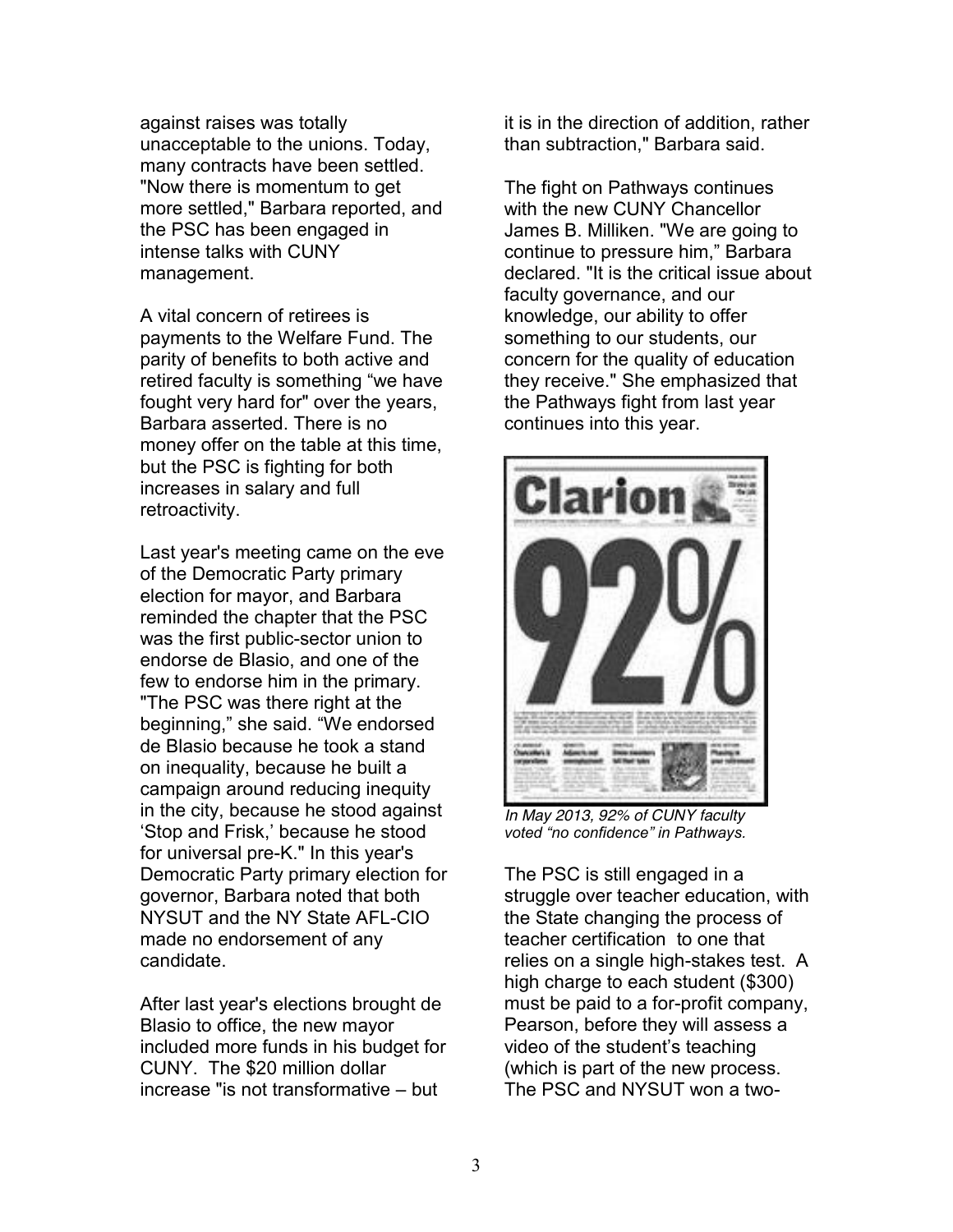year moratorium on full implementation of this new highstakes process, and the PSC is on a Task Force with the State Education Commissioner to examine the process of assessment.

An internal PSC project for the coming year will be to compile an oral history of the PSC and its early leaders. Barbara recognized the Chapter's efforts saying, "Retirees have historically been incredible--not just good, and not just reliable--but incredible in fighting for the contract. And I think we will have to call on you again."

The PSC needs to build its own agenda, she emphasized, and not just react to all the pressures put upon the union. Asserting an agenda building on what we have achieved politically in taking CUNY "out of the poverty mindset" is a continuing goal of the union. A top priority this fall is "to push and push to get funding for the contract."

The PSC will complete its study on race and CUNY this year, and will be a major voice in protecting higher education from privatization. Barbara concluded her address by emphasizing that the CUNY system must be changed in a transformational way, with a major infusion of funds.

With these ambitious goals, the PSC continues to build its own power and strives to strengthen the progressive labor movement in the City, with an eye towards expanding labor's scope and influence. We are seeing that with the People's Climate March and

with efforts to organize the unorganized in new ways, i.e., fast food workers. Barbara said she looks forward to hearing the ideas of retirees as the union promotes its agenda.

## **IV. LABOR GOES TO THE**

**MOVIES**. *Godzilla/Gojira, Friday, October 17, 6 PM, PSC Union Hall.*



This year's Labor Goes to the Movies film series presents a group of films-documentary and fictionthat take the threat of apocalypse as their premise. The threat of global climate change has given apocalyptic scenarios more mainstream girth, but filmmakers have been documenting and imagining man-made end times for years. The featured films depict nuclear confrontation, resource wars, tampering with ecological balance, or nature's metaphysical revenge. They are meant to stimulate discussion about options for future actions.

**Godzilla/Gojira (1954, Japan, Ishiro Honda):** Born from the general atmosphere of dread and anxiety with which 1950s Japan viewed atomic weapons, Toho Studios' Godzilla spawned an entire genre of daikaiju ("giant strange beast") films, as well as endless